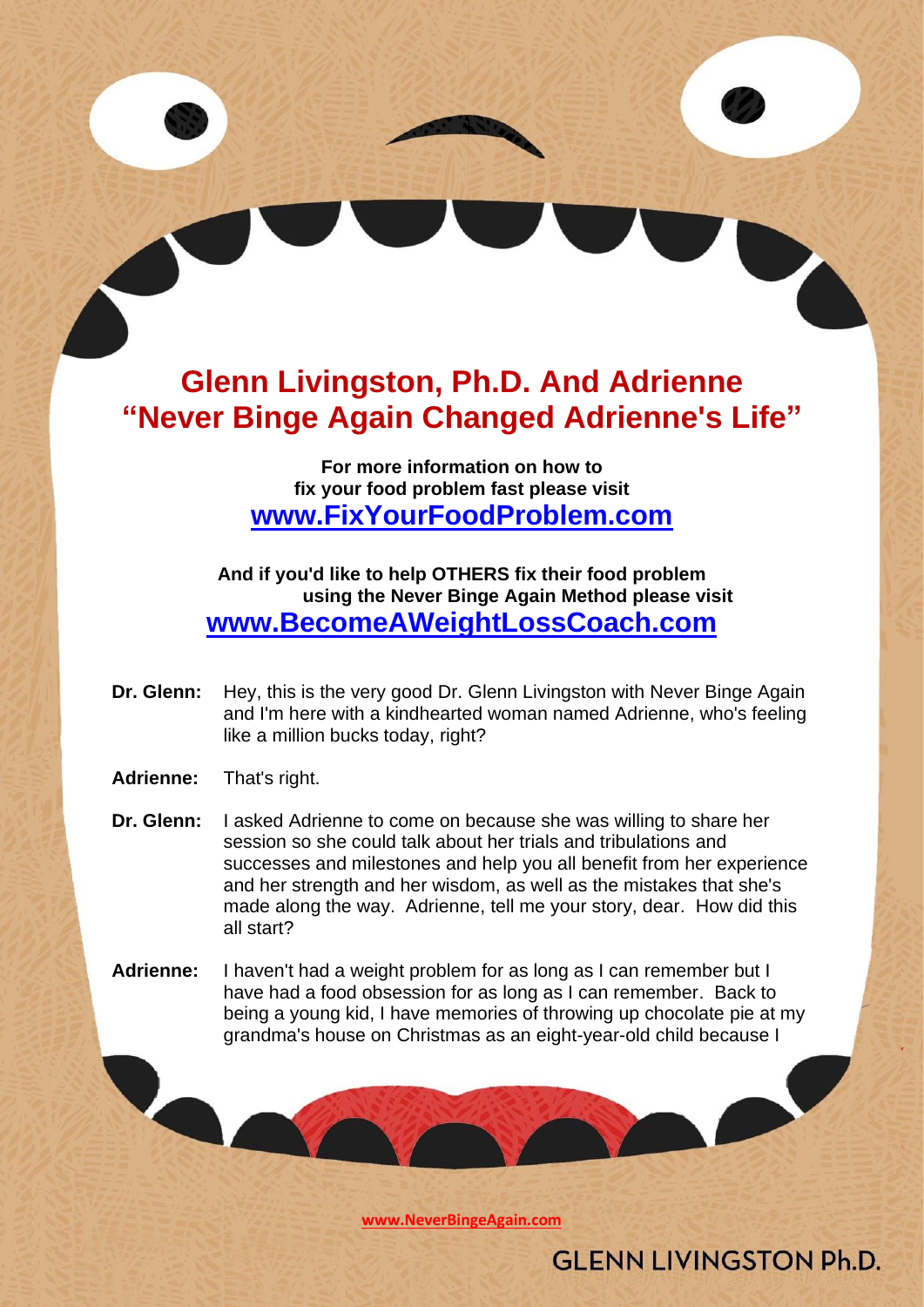just couldn't get enough. I have a lot of memories like that but I always really active and so was my family. So my weight always stayed in check. I was never super happy with it. I remember being hyperfocused on that too as a child. I always wanted to be thinner but it was never negatively affecting my health or preventing me from participating in athletics or anything like that.

So things kind of stayed that way until I got to college and I discovered alcohol and the cafeteria and I discovered how chocolate can be to be in taking your classes, in figuring out your career and applying to grad school and then I got into grad school and that's when things just got out of control. I would just eat and eat and eat and eat as a way to deal with stress. I remember Googling "BMI calculator" and just thinking, oh, let's see, and I was obese. I had never thought of myself that way and then it was kind of like, okay, so now we do have a problem. I don't want to be struggling with medical issues. I don't want to be not being able to wear the clothes that I want to wear. I don't want this to hold me back from my life.

Then I discovered calorie counting which is a fantastic tool. I'm still on Calorie Counter now but it was one of those things where you figure out, oh, I can mathematically optimize this and I can take complete control of this weight loss. I lost a ton of weight very quickly. I actually had to have my gallbladder out at the age of 23 and my surgeon told me it was because of the rapid weight loss.

#### **Dr. Glenn:** Really?

**Adrienne:** Yeah. And so I dropped about 50 pounds which put me back into the normal BMI range and that's when the binging started. Then for the next maybe four, five years, I just yo-yoed back and forth about 25

**[www.NeverBingeAgain.com](http://www.neverbingeagain.com/)**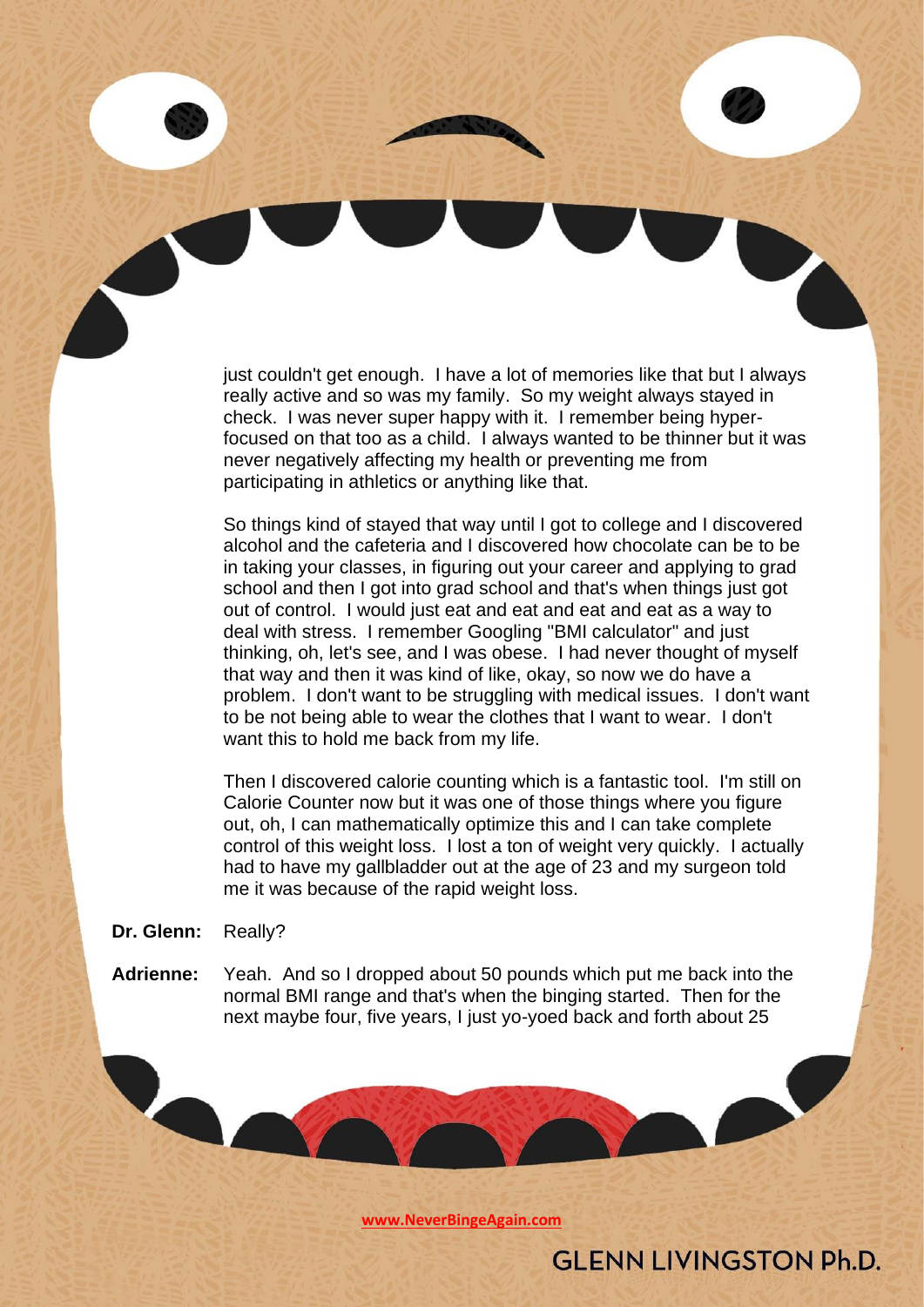pounds up, 25 pounds down over and over and over like Ping-Pong. I'm sure this isn't a new story to anybody really. But I started hanging out in a lot of different online communities about eating disorders just trying to make sense of things and find a solution. I found Captain Hansen and that was the first time that the concept of separating from your lower brain, that was the first time I heard that, and I had some success with that.

It really resonated with me but I didn't feel like I had the tools to fight back. I kind of just felt like, okay, so here is this voice telling me to binge, now what? I know it's not me. I know I don't want to act on it but now what? Do I just sit here or how does that work? Are you familiar with Reddit?

#### **Dr. Glenn:** Yeah.

- **Adrienne:** That's actually where I found you. So there's a binge eating group there and somebody said, hey, here's a free book, it's worth a read. I downloaded it, I read the whole thing and that's kind of when everything changed. It super clicked for me. I felt like, okay, this is it, I found it, and I had some success but it wasn't until I joined the intensive in July that I feel like I've almost had two lives. I've had my life before I started the intensive and then I have my life now and I know that I'm really dramatic but it's really how I feel. I feel for the first time like I'm 100 percent in control of how I want the future to go.
- **Dr. Glenn:** How did that happen? What was it about the intensive coaching program?

**Adrienne:** It's really a lot of things. The first thing is the structure of it. I'm somebody who thrives when I have a schedule and a plan. I've always

**[www.NeverBingeAgain.com](http://www.neverbingeagain.com/)**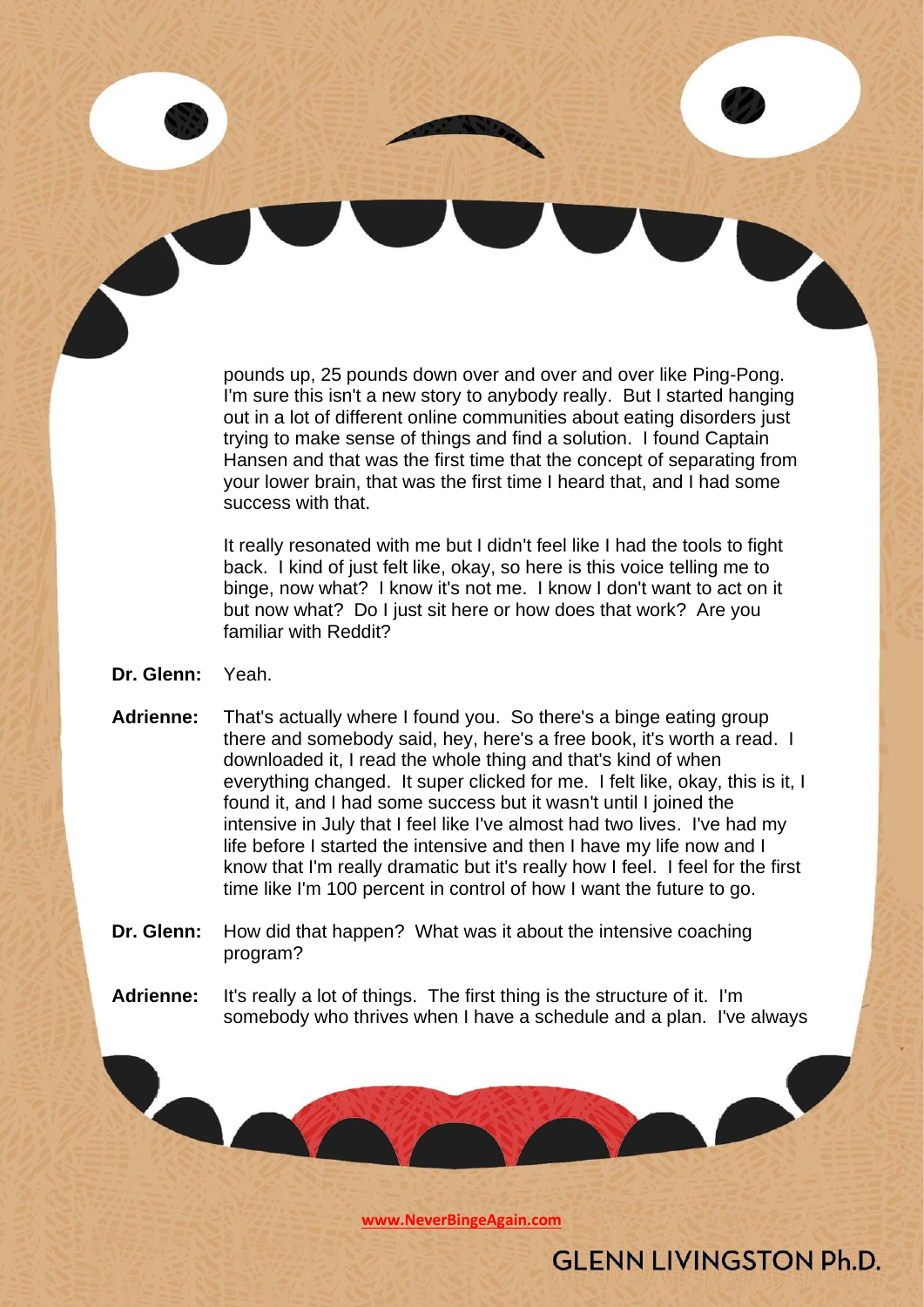loved being a student and so starting the intensive, I almost kind of felt like, okay, I have my homework for the week. I have my task. It gave me something to do, gave me something to focus on and that was a little different from just doing the workbook on my own because there was nobody checking in on me, there was no accountability other than for myself. And having the lectures, having all the other people was really helpful. But the main thing for me was learning to do the RTRs and getting to the real time refutations and getting specific help from coaches with the big issues because there's so much nuance, so much of it. So to be able to come on with my problem and then have somebody coach me through it and coach me through the RTR, which has been valuable.

- **Dr. Glenn:** Could you be a little more specific? Would you mind sharing a real time refutation and why it was helpful to you?
- **Adrienne:** Yeah, I actually have one that I will never forget. I was somebody who would try to hoard all of my calories for nighttime. Again, I don't think that's anything that you haven't heard before. I would pretty much try to go as long as I could without eating and then that would naturally set me up for a binge. So when I started the program, I knew that I needed to eat in the morning. I knew that I needed to become somebody who ate breakfast and I was actually horrified. Actually it was the very first coaching call that was available to us in my intensive and I was the very first person to talk and I raised my hand I told Yoav, hey, I'm freaking out, I know I need to eat breakfast and it feels like the scariest thing in the world for me.

The cool thing was he got me to articulate why or he got the pig to articulate why. Then he kind of blew my mind. So I told him the reason I'm having trouble letting go of this fasting thing, this intermittent

**GLENN LIVINGSTON Ph.D.** 

**[www.NeverBingeAgain.com](http://www.neverbingeagain.com/)**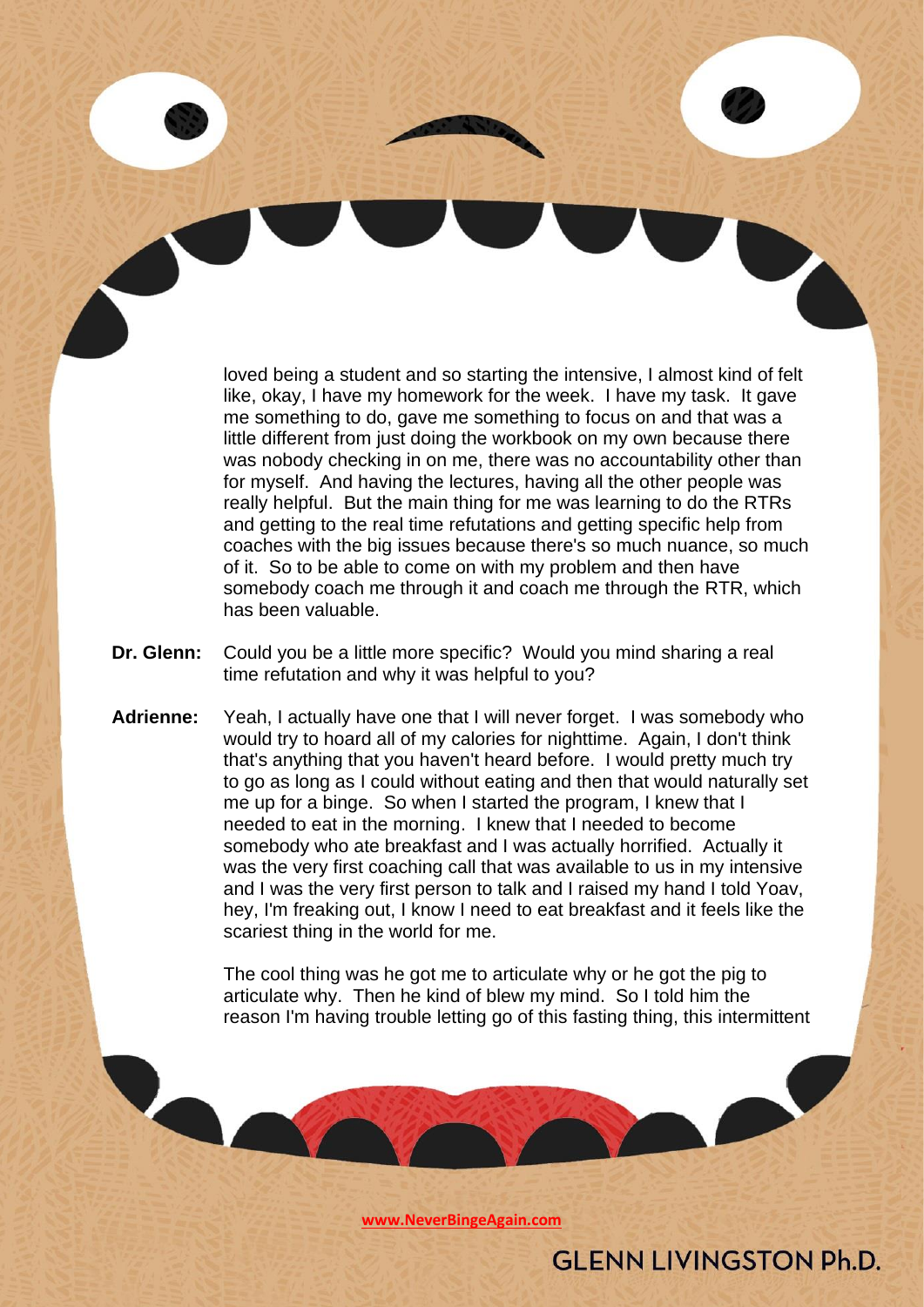fasting thing and the skipping breakfast thing is because it worked. That's how I lost 50 pounds. I changed my whole life. That's how I lost all this weight five years ago and I'm just having a lot of trouble letting go of that now. And he stopped and he thought for a minute and then he said, "Okay, so what I just heard you say is that you have five years of proof that this doesn't work for you." I just kind of sat there and I thought, yeah, I never I thought about it like that.

He was able to totally reframe it for me and then from there we were able to go through and determine it's not me that wants to be on this feast and famine, binge and restrict cycle, it's the pig, because that's how we keep the binging going. If I'm eating breakfast every day and I'm satiated and I'm eating nutrient-dense food, I'm not going to feel like I need to binge at night. So we were able to work through all of that and then every single morning for the next week or two, I would read the refutations that we worked on together about how I'm going to eat breakfast and about all the reasons why I need to and I have eaten breakfast every single day since that first call and I honestly believe that's what turned all of it around for me.

- **Dr. Glenn:** You still know what those reasons are? It would be helpful for the audience to hear it if you do.
- **Adrienne:** Yeah, I do. I have all of my RTRs saved. But off the top of my head, it was basically the pig saying, hey, you don't want to eat breakfast because then you're going to not have those calories for later, and what we need to do is we need to have this big, huge pig party later tonight. We need to save everything so we can just feast. The other big squeal was the more you eat now, the slower you're going to lose weight and I was desperate to get the weight off when I started. So the first thing was that's actually not true. The quickest way to lose weight

**[www.NeverBingeAgain.com](http://www.neverbingeagain.com/)**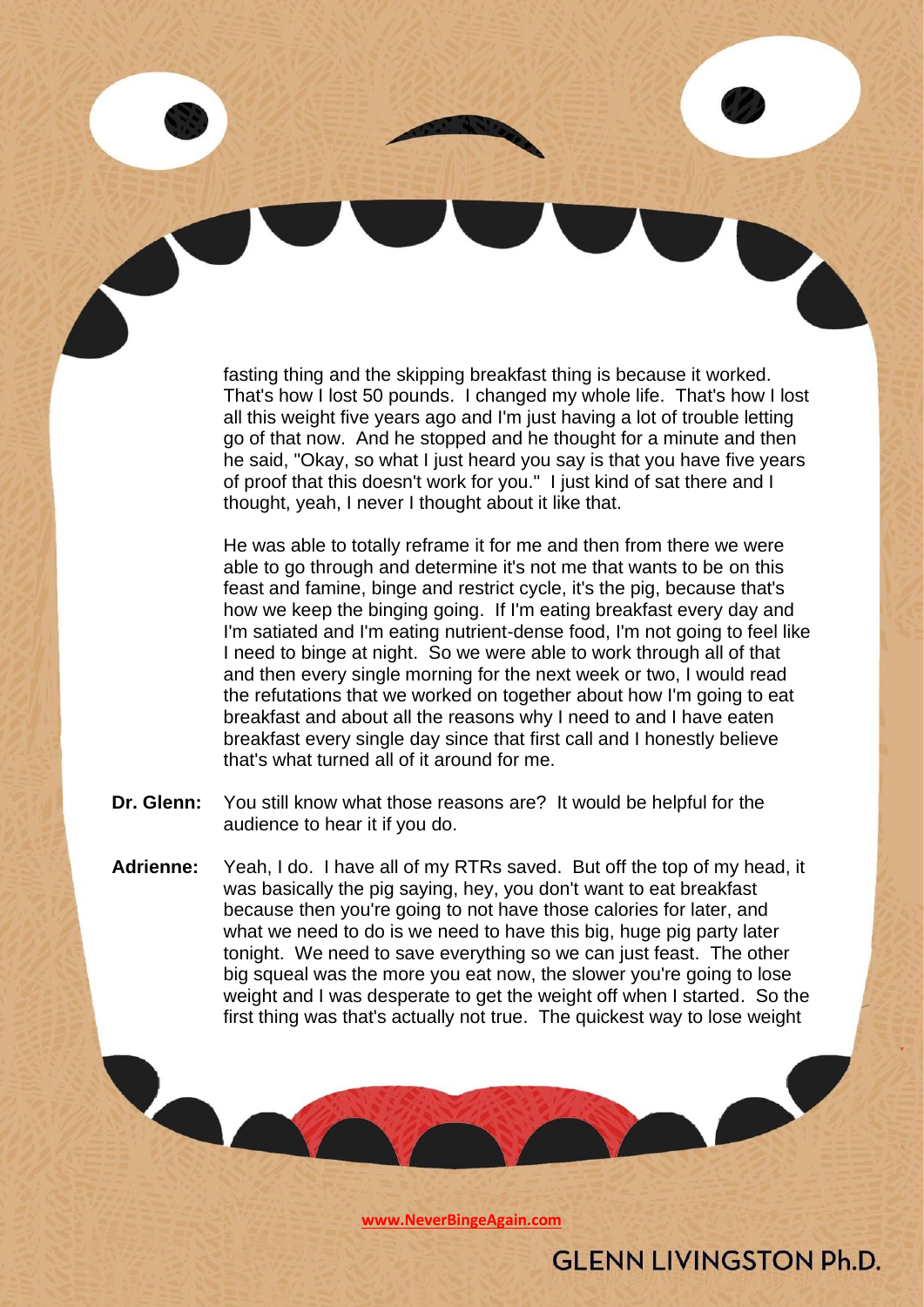is slowly, which I've heard you say a lot, and that really is something that I put into the RTR and something that I think about all the time.

Trying to start this all up is actually just going to prolong the situation and it's going to make the weight come off slower and keep me binging. The pig is saying that we need to save calories for later is a complete lie because I don't need to have a big feast every single night. And why would I want to spend my whole day just imagining this glorious feast I could have later while I'm starving and miserable when I can just spread it out all day and then I don't have the highs and lows of starving and feasting and starving and feasting and I can feel balanced all day. I have the energy to give to my relationships, to enjoy my life, to exercise, to think clearly and make good decisions.

So Yoav helped me see that by starving myself like that and trying to save all the food for later, really I was just guaranteeing that I was going to be hungry and miserable all day. I was keeping myself in that survival mode where all of a sudden when I give myself permission to eat, I just couldn't stop. But also, that the only way to really end the feast and famine cycle is to get myself on a normal meal schedule. And that, for me, is starting the day out with a nice, healthy breakfast and keeping it going through the day.

**Dr. Glenn:** I love it. You're someone who's done the work so it's very nice to have someone who's so articulate about the changes that they've made in their mind. The primary refutation that sets you on this path was the idea that you thought you had five years of experience saying that it worked because you've lost all the weight with it, but the truth was that you also gained the weight with it. And so when you have said you've got five years of experience that proves that this doesn't work.

**[www.NeverBingeAgain.com](http://www.neverbingeagain.com/)**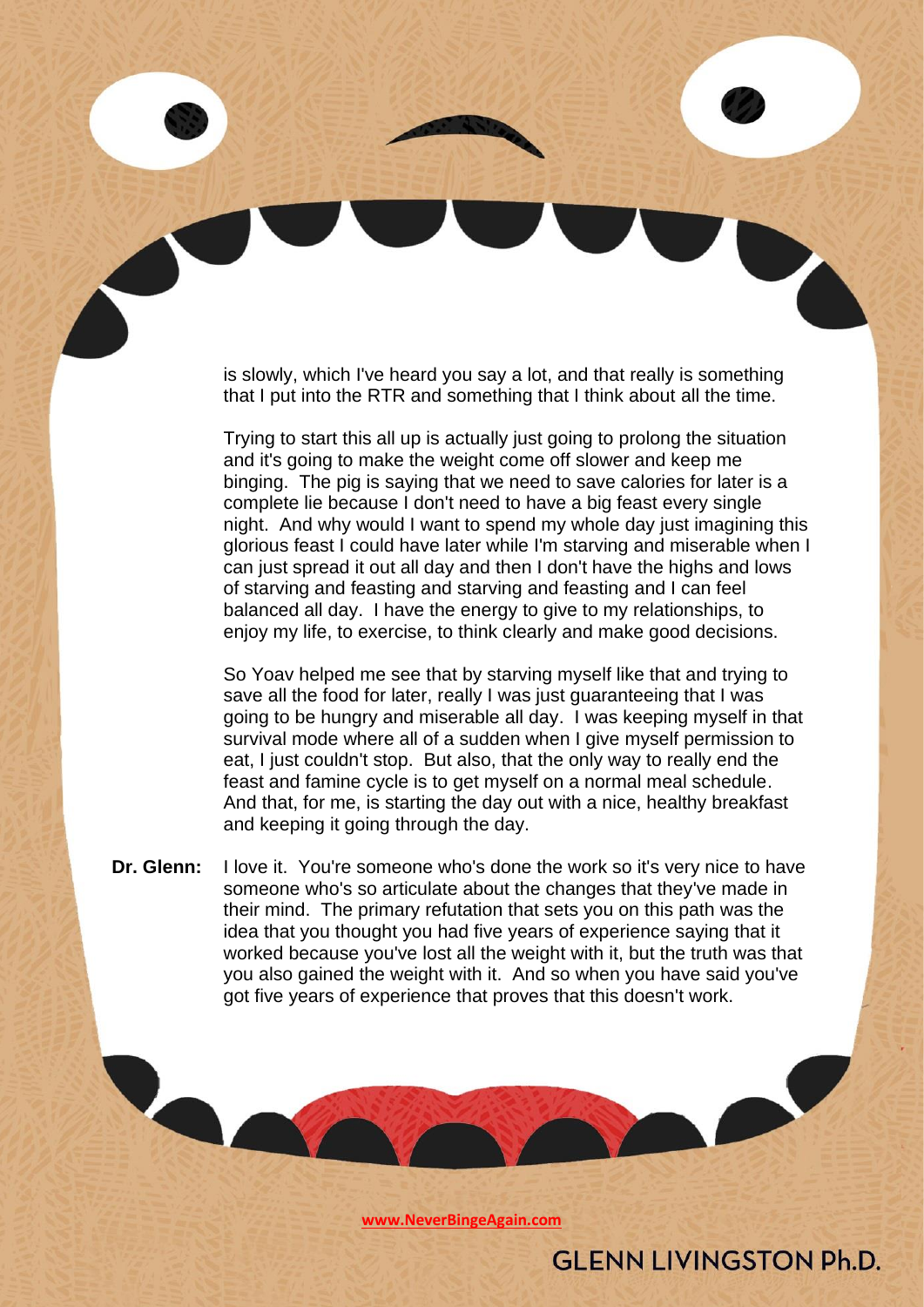- **Adrienne:** It worked to lose the weight originally but then I spend five years gaining and losing because I could to do it for a couple of weeks, maybe a month then it would all just come right back because that wasn't sustainable. I was trying to use willpower and I was trying to fight against my physiology. So that's what really helped me. You can't white knuckle it forever. That's not going to work. He's right.
- **Dr. Glenn:** So the process of refutations and the tool of refutation was extremely helpful for you to transform and then having Yoav as a coach in the live support group was what really pointed out to you that you were thinking of this in the opposite way that you needed to.
- **Adrienne:** Yeah. And the other thing that was super helpful for me was my daily email accountability. My coach is Kathryn. She's just fantastic. She's such a calm presence and she's been a rock for me this whole time. But the act of having to reflect every night and then send something in was also super helpful because it kept everything at the forefront of my mind. Every single day I was doing the assignments. I was emailing. I was writing RTRs. I still write a real time refutation at least one every single day, because I just feel like keeping all of that fresh in my mind all the time is key to helping me to stay separate from my pig.
- **Dr. Glenn:** Does your pig ever say it wasn't worth the time or it was too much work?
- **Adrienne:** Constantly. That's one of my biggest mantras I would say now, is feelings aren't facts and I know I stole that from you. But every single time I would start to feel like that, I would have to remind myself feelings aren't facts and I would write a refutation because I would think about -- let's go with the time squeal, the too much time that it's taking. I lost two decades of my life, I think, to food obsession and binging and

**[www.NeverBingeAgain.com](http://www.neverbingeagain.com/)**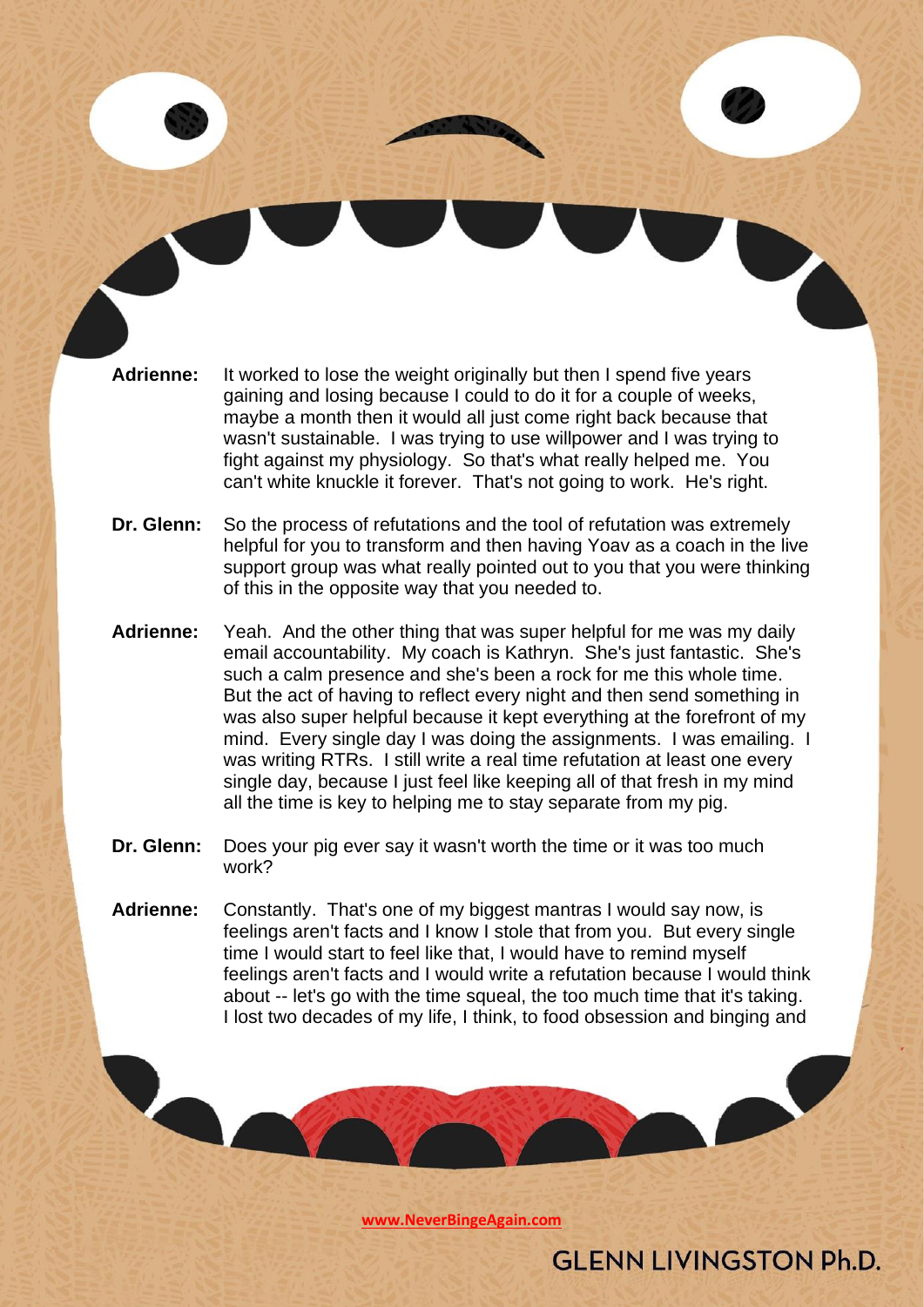starving. And so for that pig to come back and tell me that taking five minutes to sit down and think and write a refutation is too much time is really infuriating actually when I think about it. Losing two decades of my life was too much time, and really I've only had the intensive, mine started July 13th, I've only had one episode of binging since then which is crazy and I think it's because I spend 15, 20, 30 minutes every day making sure that it doesn't happen.

So in the long run, I've spent so much lap time than before the intensive, so much lap time I don't even know that I could quantify it. And the same thing with the work really. I have so much extra mental energy and so much extra time and freedom because I'm not dealing with just obsessing about what am I going to eat, what am I not going to let myself eat, how am I going to recover. I don't have to do that anymore. Now it's automatic when I hear a squeal like that and I really don't hear them that much anymore. But it was very easy to disempower those efforts because I could see the lie right away.

- **Dr. Glenn:** Were you worried about the money before you came into the program?
- **Adrienne:** Yeah, I was. And I'm fortunate enough that I knew that I could spend the money if I needed to but it was one of those things where I just didn't feel like it wasn't important enough, like I wasn't important enough to justify spending that much money or the shared income and shared finances. Then my husband one day was, you know, if I was struggling with this issue and you knew that we have the money to do something that could alleviate it, make it so much better, eliminate it entirely, what would you say to me? I just replied, well, of course, I wouldn't even think twice about it, we'd sign you up right away.

**[www.NeverBingeAgain.com](http://www.neverbingeagain.com/)**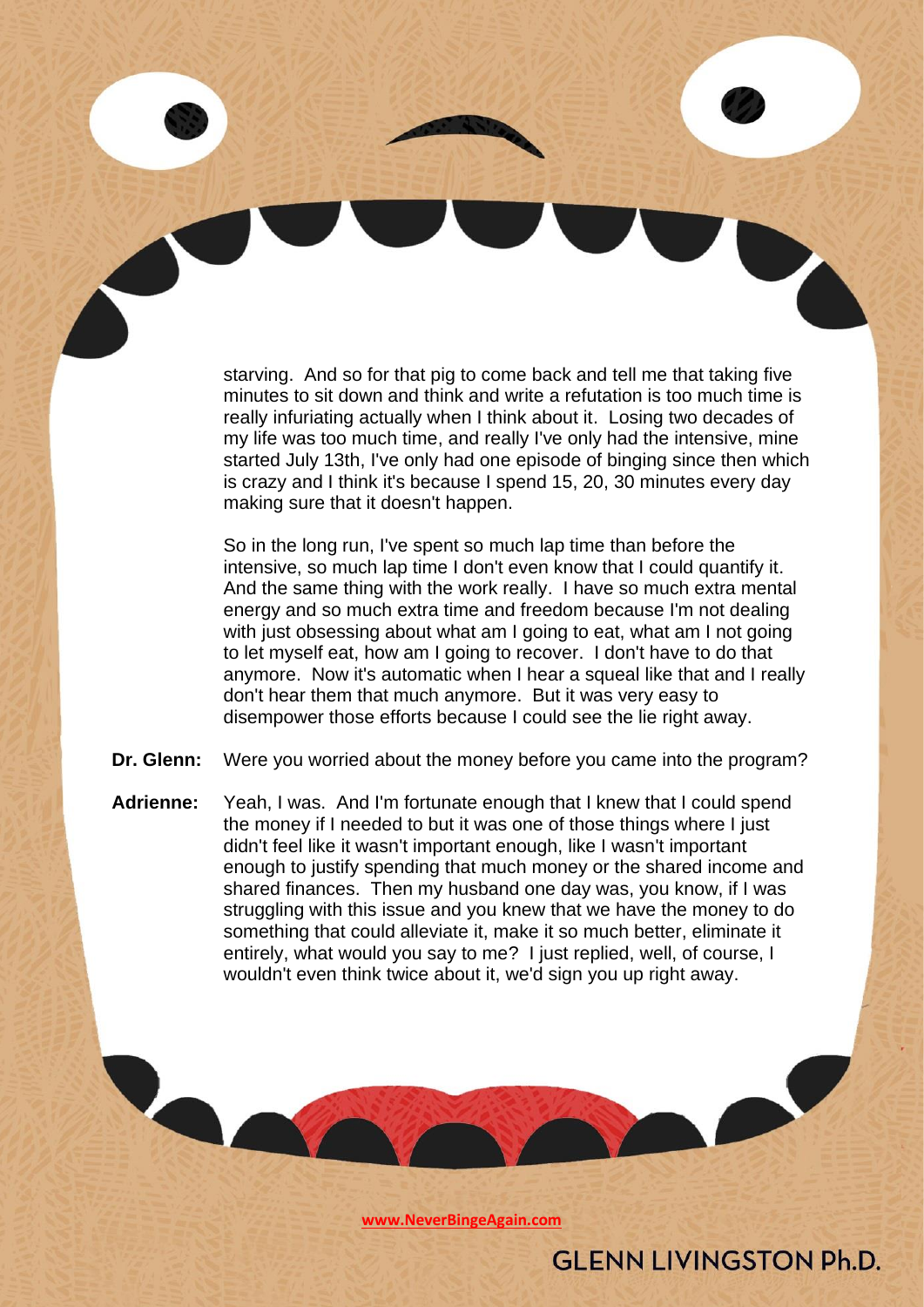He was like, okay, well then we're going to sign you up right away. It's true. I mean, if you think about anybody that you care about, your spouse, your child, your best friend, if you knew there was something like this out there that could dramatically improve the quality of their life, I don't really think you would think twice about it. I think it's just that when it comes to spending money on ourselves, sometimes we think we're not worthy or that we're not a big enough deal. But this was easily the best money I've ever spent in my life.

- **Dr. Glenn:** It's a beautiful story. Do you feel like you've saved the money that you spent on binge food or just by now that you recovered from the binges? Has it been a good investment or you're not sure?
- **Adrienne:** Oh my gosh, yes. I'm positive it has been. And so for me, my binge cycle, like one or two or three or even four binges a week separated by days of normal eating, for me it was like I will be great for two weeks, three weeks, a month, two months ridiculously and unattainably perfect. I would be like that, and then all of a sudden I would crack and then I would binge for three weeks or from three weeks to three months. I could spend up to three months trying to get takeout every single day and digest whatever. Insert your binge food here. It was incredibly damaging to my finances.

**Dr. Glenn:** \$1,000 a month?

- **Adrienne:** Probably. It sounds horrible to say it and I think part of me or maybe my pig doesn't want to think about it because that just sounds so awful to say that I spent that much money.
- **Dr. Glenn:** I spent more.

**[www.NeverBingeAgain.com](http://www.neverbingeagain.com/)**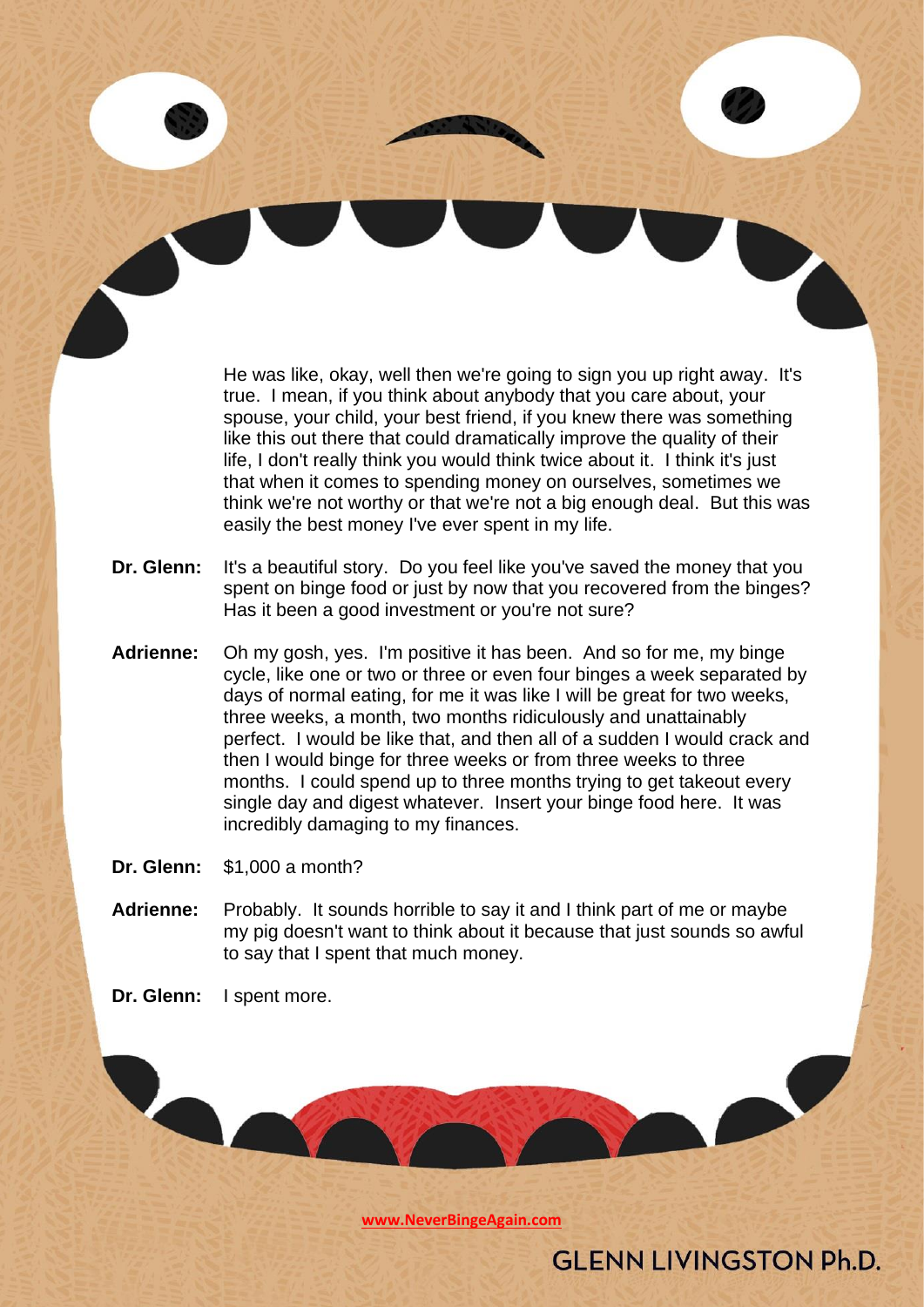**Adrienne:** Yeah, and I'm sure there were months where it was more because when I would get into that mindset, I wasn't even caring about the money at all, which I guess is another argument for, well then why did I have so much trouble spending the money to do something that could really help me because I didn't have any trouble at all ordering a pizza? Why now that I'm trying to better myself all of a sudden do I care about the money, because I really didn't care when I'm using it to get high with food? I think that money that I spent on the intensive, I mean, within one month I think that it paid for itself and now we're at four months and this is going to be rest of my life now. I'm positive of that. So I've certainly already made the money back. That's just the money. That's not the time, that's not the happiness, that's not the quality of life.

- **Dr. Glenn:** What else does has this done for the quality of your life? How has it affected your relationship with your husband or the kids or your work or anything like that?
- **Adrienne:** All three of those things, I would love to address. So first I lost about 20 pounds since I started and I'm now two pounds away from my goal weight, so that's super, super exciting because it actually just feels attainable to me now and sustainable. I can get there and I can stay there because I love my food plan and I love the food that I eat. I'm a long-distance runner so now it's so much easier to stick to the running schedules and the training schedules when I'm not having this wildcard, waking up in the morning after a binge and trying to figure out, okay, how am I going to get this run in. I'm an avid hiker so I was able to hike my first 14er a couple of weeks ago and that would not have been possible with the lifestyle that I had before the intensive.

**[www.NeverBingeAgain.com](http://www.neverbingeagain.com/)**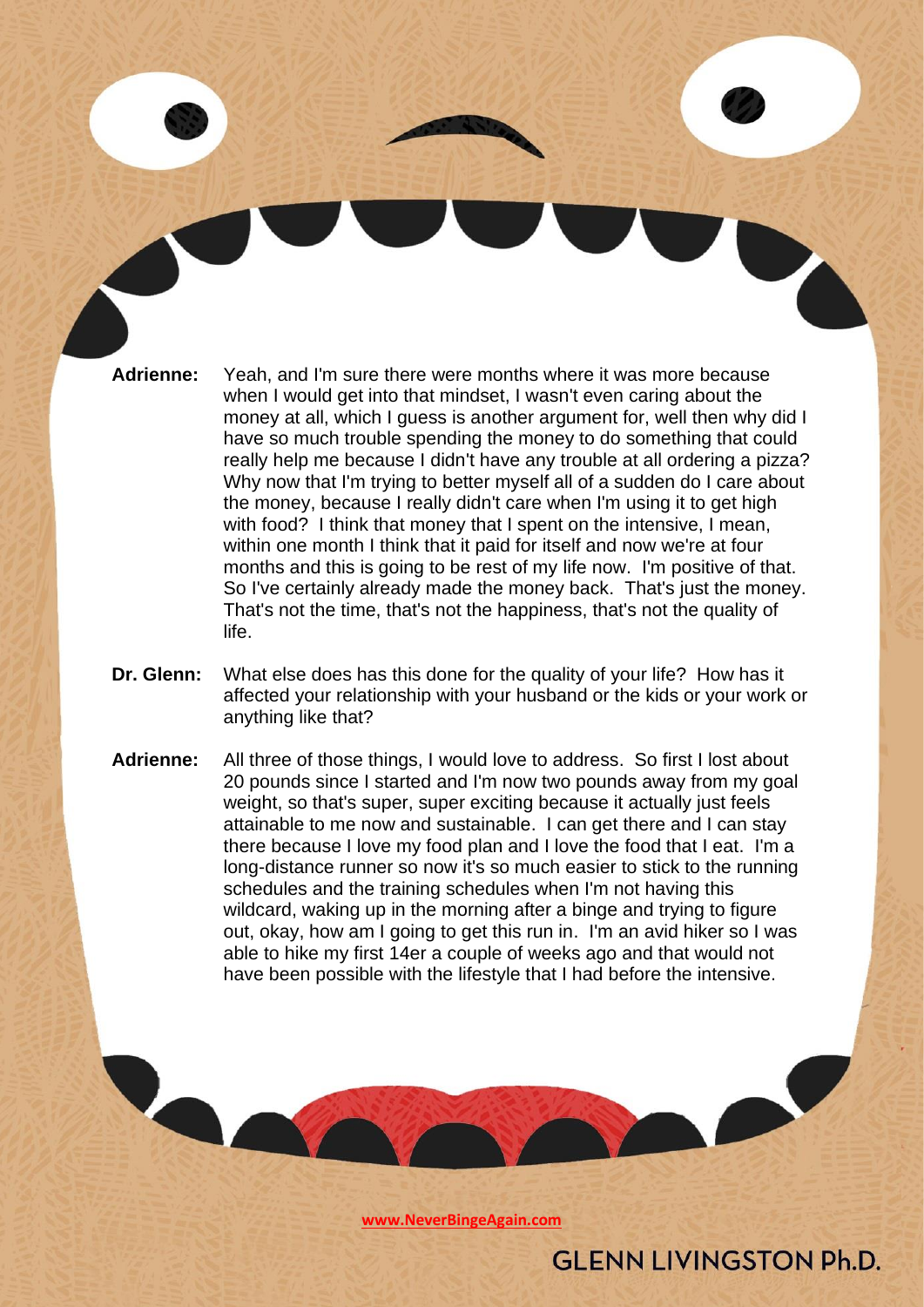So that has all been great. My sleep is better, my skin is better, I'm feeding myself better. That's all kind of one department. As far as my relationships go, I just find myself so much more able to be present and mindful and be an active listener. When you're in the throes of a food issue, you can't really be present most of the time. I was stuck in my own head for years and I would listen but I wasn't really fully there because I was often thinking about what did I eat earlier, what am I going to eat later, can I make it through the day without a binge, all those sort of thoughts. And I just felt like I wasn't really able to be best version of myself for the people who needed me and I don't really feel like that's true anymore at all.

My relationship with my husband is so much better. I'm able to just focus on what we're doing for fun. When we want to have a fun day on a weekend, it doesn't have to be about food anymore. It doesn't have to be about what takeout are we going to get, what are we going to drink. That was always my thing. And now the thing can just be enjoying quality time together and having conversations about the things that interest us. We bought some Lego last week and we did that. I feel like I've gotten a lot of that quality back now.

**Dr. Glenn:** You guys have kids?

- **Adrienne:** No.
- **Dr. Glenn:** You don't have kids. What about the clothes that you wear? Do you feel more comfortable going to your closet and picking out clothes?
- **Adrienne:** So much more comfortable. That has been fantastic for me because as somebody who did become really overweight in my 20s, that's kind of when everyone around me was, oh, now I have the money to dress

**[www.NeverBingeAgain.com](http://www.neverbingeagain.com/)**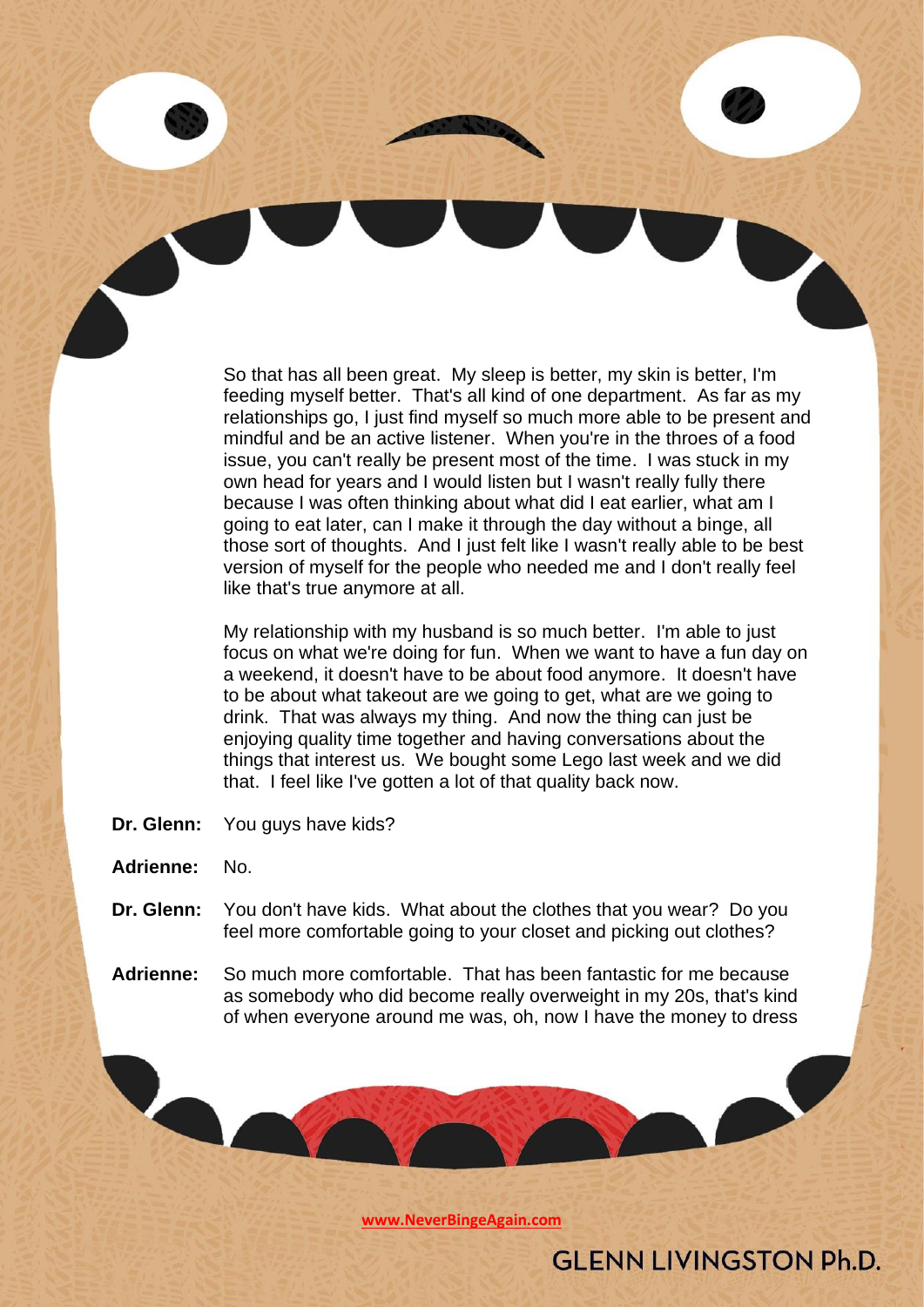how I want and now I can have this freedom and go out and get dressed up for a dinner or a party or whatever and I never got that because the 20s is when I put all my weight on and I just turned 30 this past year and now all of a sudden I'm like, oh my gosh, I have my dream body, this is amazing. I can wear whatever I want now. That has been so fun and I've had a couple of pairs of pants. I've been this thin before one time and I have all those clothes left over so I didn't want to get rid of them because I knew deep down I was going to figure it out. I just didn't know when and it's actually just been over the past four weeks or so that I've slowly been fitting back into each thing.

I've been emailing my coach every week when asked what's about going well, part of the template that we use to email is what's going well in the past week and I'll tell her, "Kathryn, this week I fit back into these pants that I haven't been able to wear since whenever," and she'd email me back, "That's so exciting." That has been so, so fun, just a total blast. I don't have to worry about any of that anymore and I'm moving to a new apartment with a pool soon and all of a sudden I'm, oh my gosh, I have to go get a bathing suit. I've never wanted to do that before because bathing suit shopping was just like, well, that sounds like my own personal hell on earth.

- **Dr. Glenn:** That's great, Adrienne. Was there ever any point along the way where your pig said that other people could do this and you can't?
- **Adrienne:** Yeah. I remember specifically actually emailing my coach about it because this pesky pig will just find the stupidest thing to squeal about and I actually got that squeal even though objectively I think I was having a higher than average success rate compared to the people that I was listening to on calls, you know, just like people struggling and working through their issues and I just remember thinking, wow, I feel

**[www.NeverBingeAgain.com](http://www.neverbingeagain.com/)**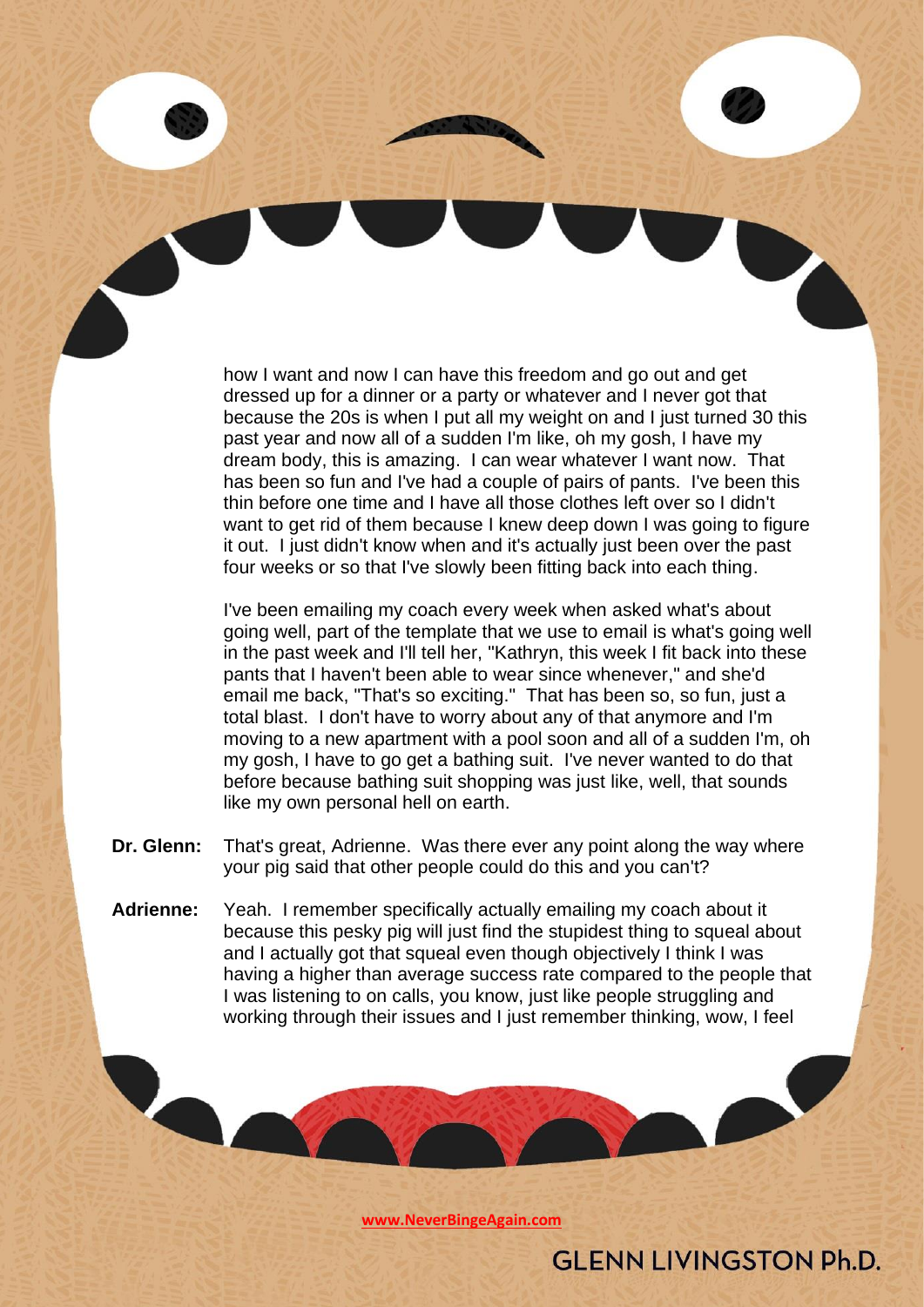like I'm doing really well. I feel like I'm not encountering a lot of those same problems. And you know, my pig still found a way to just kind of do like a you versus everybody else situation because my food plan doesn't have any off-limits food. I have a calorie deficit that I shoot for everyday and that's pretty much it with some small adjustments.

My pig was saying, well, you know, this is really stupid because everybody else, they have food that they're cutting out or they're limiting carbs or they're not eating flour and sugar or they're not doing X, Y, and Z and you don't have any food off-limits, so your plan is never going to work. Everybody else figured this out and you haven't. I remember getting so -- I don't even know if frustrated is a strong enough word because at that point, I was already a month in. I haven't binged in a month which was crazy. I have lost weight. I have been just so happy and I just remember thinking, what kind of stupid squeal is this?

There's zero evidence that my plan is not working but the pig was still trying to say that everybody else could do it and I couldn't, even though I was doing it and I actually had to email my coach and say, hey look, I know this sounds insane but can you please tell me that it's fine that I don't have food cut out of my diet, that if my food plan is working for me, that it's okay. She said of course it's okay. It's your plan and you're happy with it then it's perfect.

**Dr. Glenn:** It's better than okay.

**Adrienne:** Yeah. It's just crazy what our self-destructive parts of us can try to do to rip us down even when objectively I had every measure of success. I had proof, empirical proof that I was succeeding beyond my wildest

**[www.NeverBingeAgain.com](http://www.neverbingeagain.com/)**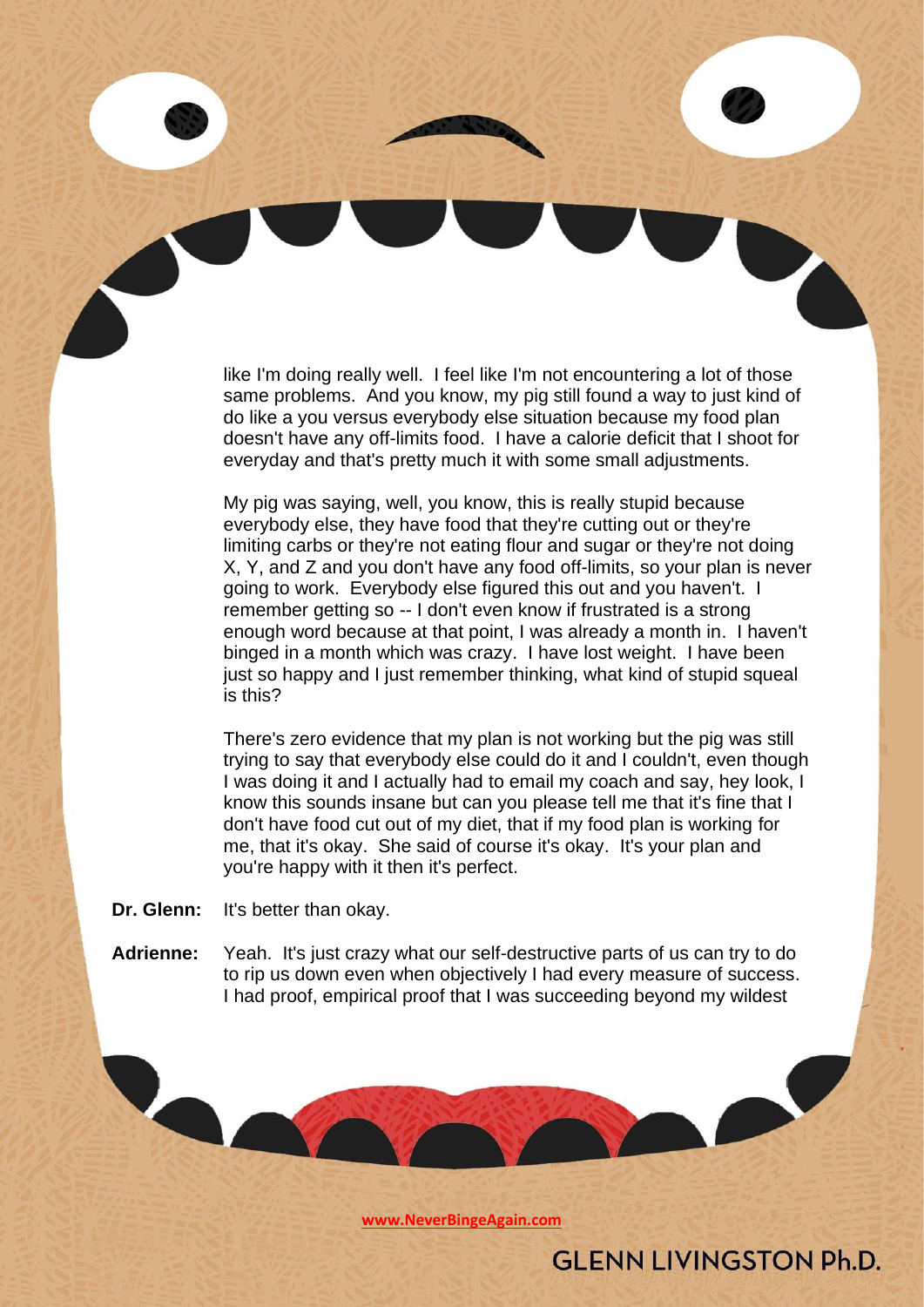idea of how I could succeed and it still was trying to tell me, no, you can't do it but everyone else can.

- **Dr. Glenn:** Adrienne, what else should I have asked you that I didn't ask you?
- **Adrienne:** One thing that I heard somebody say, it was just another member of my intensive that just really shifted things for me, this was actually only a couple of weeks ago that I heard this and they said -- and I'm sure you've said it too, either you are caged or your pig is caged. Hearing that binary for me was huge because I think a lot of us have this hope deep down that one day there won't need to be a cage anymore and we'll just figure it out and we'll be able to maybe intuitively or there could be a freedom out there or something like that for me and I think for a lot of us just because of the world we live in. That really is not the reality of the situation. And it's true, it's either me or it's the pig.

So when I hear those squeals saying, hey, you deserve to be able to just eat whatever you want, oh come one, it's Saturday, you're doing great, just order whatever you feel like. No, because the second that pig comes out of the cage, I go in and now I'm the one who's obsessed with food. I'm the one that's in the cage because for me food has this power over me or used to have this power over me, it really did put me in a cage. I really was a prisoner. I had to keep that pig in the cage because otherwise it's me.

**Dr. Glenn:** There's freedom in discipline.

**Adrienne:** Yeah. And that was another thing. I actually talked with you on a coaching call maybe three weeks ago and I was really, really struggling with the idea that I could never, ever, ever have a day where I could just eat what I want without any sort of structure or rule or quideline.

**[www.NeverBingeAgain.com](http://www.neverbingeagain.com/)**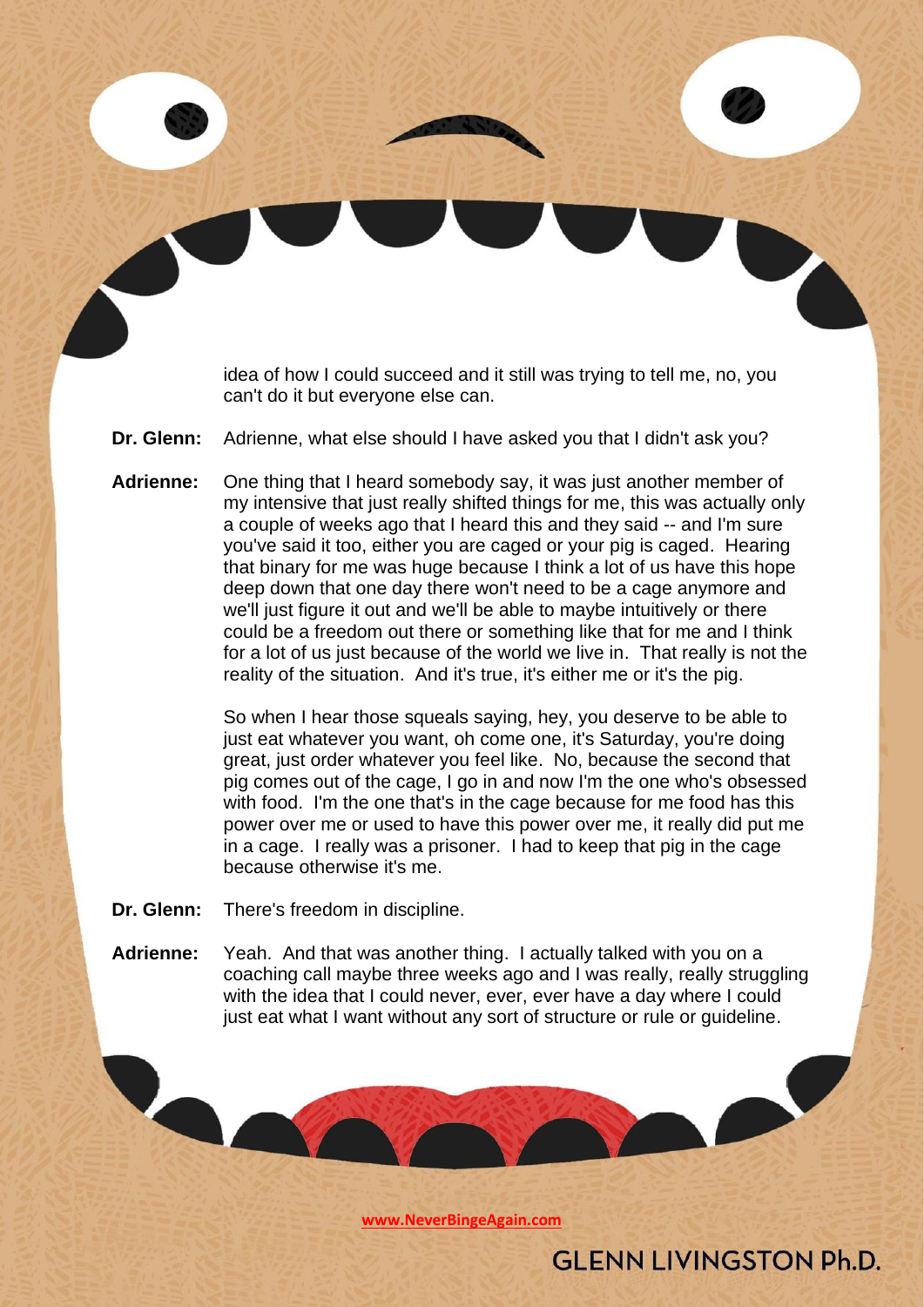That, to me, I just could not let that go. How am I going to live the rest of my life without being able to wake up on Christmas and just eat whatever? You basically said that a lot of people feel like their rules are like a warm cozy blanket and make them safe and they love their rules and their freedom is in the rules and you walked me through a refutation because I was saying that I want to be able to have a day where I can eat whatever I want because then that's how I can have fun and that's how I can relax and have true freedom.

We worked through it and it turns out that actually the opposite true. I've never ever, ever had a day that went well when I didn't have any rules. So it turned out that 100 percent of the time that I tried to just like, oh, I'll just eat a reasonable amount but I'm not going to have any rules, I'm going to eat whatever I want. 100 percent of those days had been horrible and it turns out the only way to be free and the only way to enjoy myself was to follow my rules. So it was actually the complete opposite of the squeal that ended up being true.

It was just one of those things where I wrote the refutation and then I kind of tried to do the power statement or the mantra at the end kind of to fill everything down, what did I learn from this and my rule gives me the freedom that I seek with food and I refute that to myself all the time. You want freedom? Then you follow your rules. You don't have to worry. You've already figured everything out. You do have freedom.

**Dr. Glenn:** Sometimes my pig says we should get to have a day where we can eat whatever we want and not have to follow any rules and I think, well that's like saying I should have a day where I could just pee in my pants all day, I don't have to go to the bathroom.

**Adrienne:** Right?

**[www.NeverBingeAgain.com](http://www.neverbingeagain.com/)**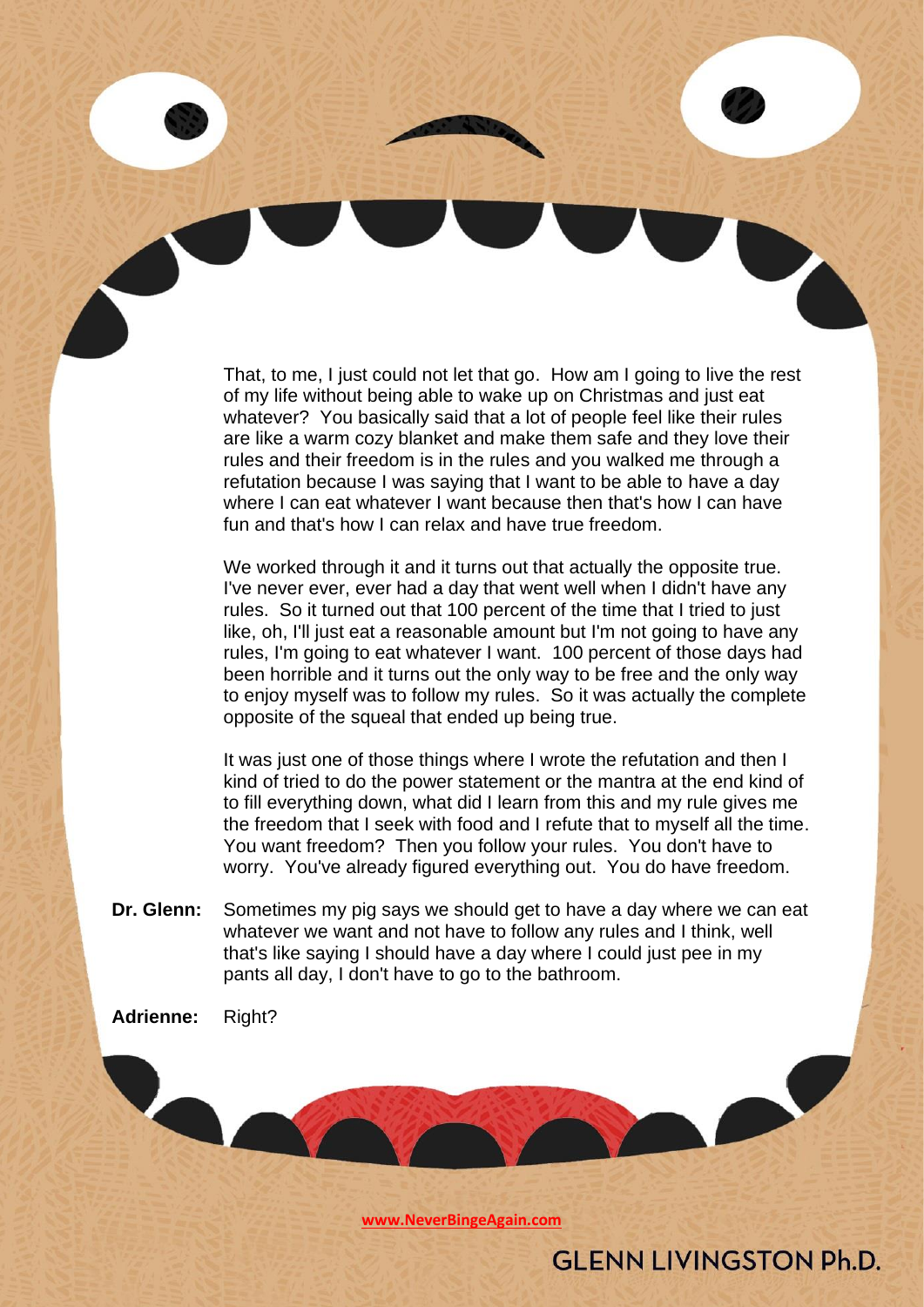**Dr. Glenn:** That would be a miserable day.

**Adrienne:** Exactly. And it's funny that we're having this conversation today because I have a conditional in my rules where I'm allowed to have one meal every two weeks. I don't have to worry about the calories. I log it beforehand but I can choose whatever I want with this meal and there are some guidelines around that. But it's tonight. That's my meal tonight. I'm doing it for the first time. It's for my dinner. The pig has been so active today because it knows, here's the thing coming up and so I wake up and I write my refutation. It keeps trying to pretend that there's this alternate reality where I could break my rules and just have this awesome day that's going to be way better than if I followed my rules.

> But I keep thinking back to that coaching call where we worked through it and I'm just almost laughing, like that's so ridiculous. You fool me once, fine, shame on you. Fool me twice though, I'm not going to fall for it again. I know that breaking my rules today, that is a 100 percent one-way ticket to having a horrible day and I'm just not going to do it.

- **Dr. Glenn:** That's terrific. Adrienne, what else?
- **Adrienne:** Feelings aren't facts. I know we talked about that one earlier but that has been so huge to me to be able to give things a little bit of time so that I can evaluate based on data whether it's working or not and that's big for me. I have a very analytical mind. I would like to see the data. I would like to see the numbers. So when I started eating breakfast, of course, my pig started freaking out and I remember telling myself give it three weeks. You keep doing what you know you're supposed to be doing. Give it three weeks and look at the numbers. From then on, I

**[www.NeverBingeAgain.com](http://www.neverbingeagain.com/)**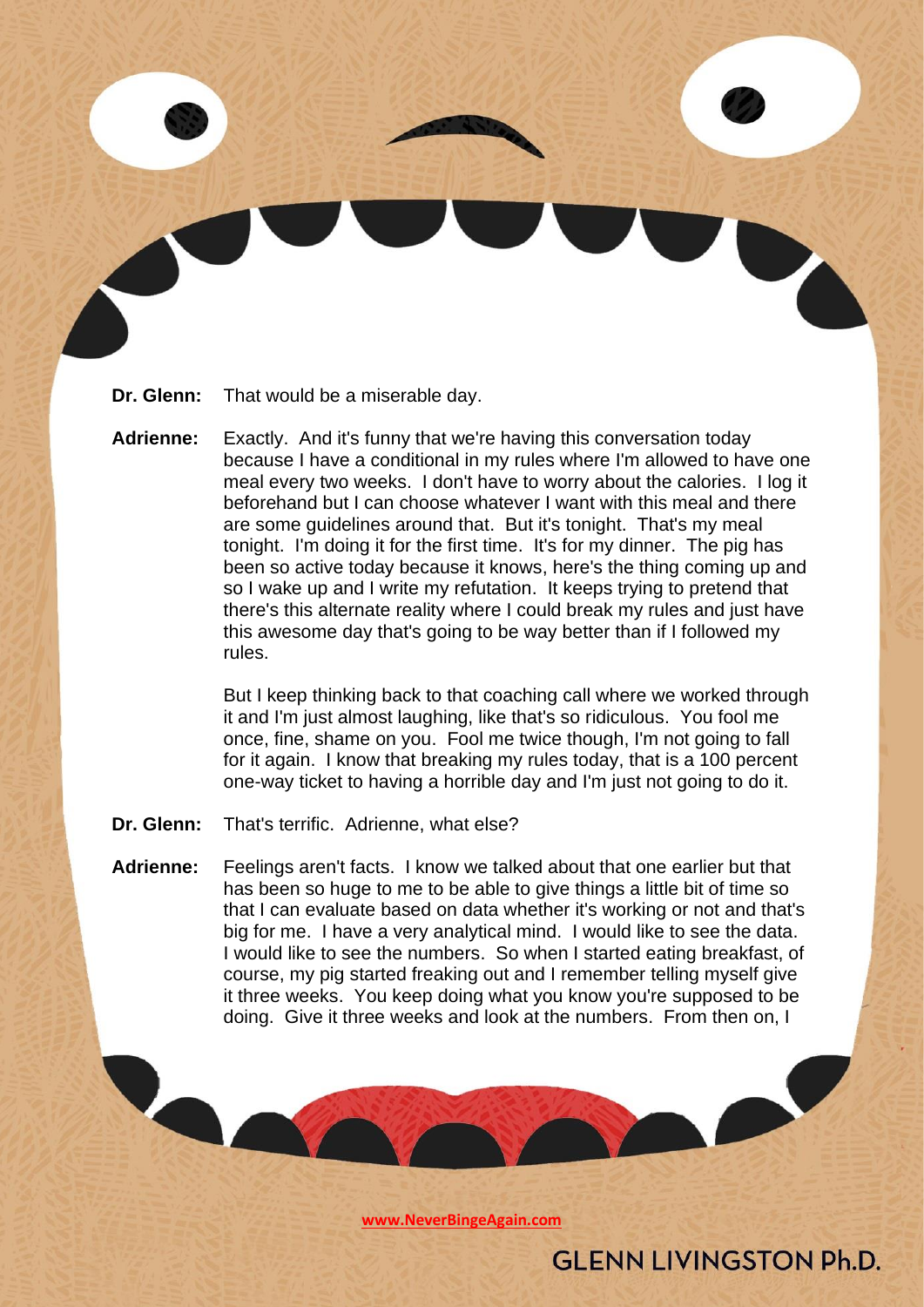was losing weight. My binges would stop all of that and then anytime I heard that squeal, I could tell myself feelings aren't facts and I could go to the data and I could just refute it right then and there just like popping a balloon.

Well, the numbers tell a different story, pig. You're wanting me to skip breakfast, you're wanting me to restrict, but I have proof that what I'm doing is working great. Same thing with feelings aren't facts. I never really feel like doing refutations. I would rather just keep doing what I'm doing but I don't have to feel like it to do it. I do it because I know that I will gain so much by doing it in the long run. The feelings aren't facts have been a huge thing for me to have on repeat in my brain.

- **Dr. Glenn:** I didn't make that up. I had a patient who gave me that saying about 30 years ago.
- **Adrienne:** I'm so happy they did because it's been so helpful for me.
- **Dr. Glenn:** I still remember her, this really nice depressed lady. She would get into depression, she would think that everything was awful and she'd say feelings aren't facts and that would snap her out of it. I picked it up back then. I didn't use it for Never Binge Again right away but it helped me with my own depression back then and then I realized that it was applicable to Never Binge Again probably as I was writing the book.
- **Adrienne:** I've had the experience too now where, kind of the reverse of what you're saying when first it wasn't applied to Never Binge Again and how it is, where I was only applying it to Never Binge Again but I'm somebody who suffers from anxiety and that has just helped me so much too. I tell myself feelings aren't facts whenever I start feeling like I'm not doing a good enough job at work or I'm not doing a good

**[www.NeverBingeAgain.com](http://www.neverbingeagain.com/)**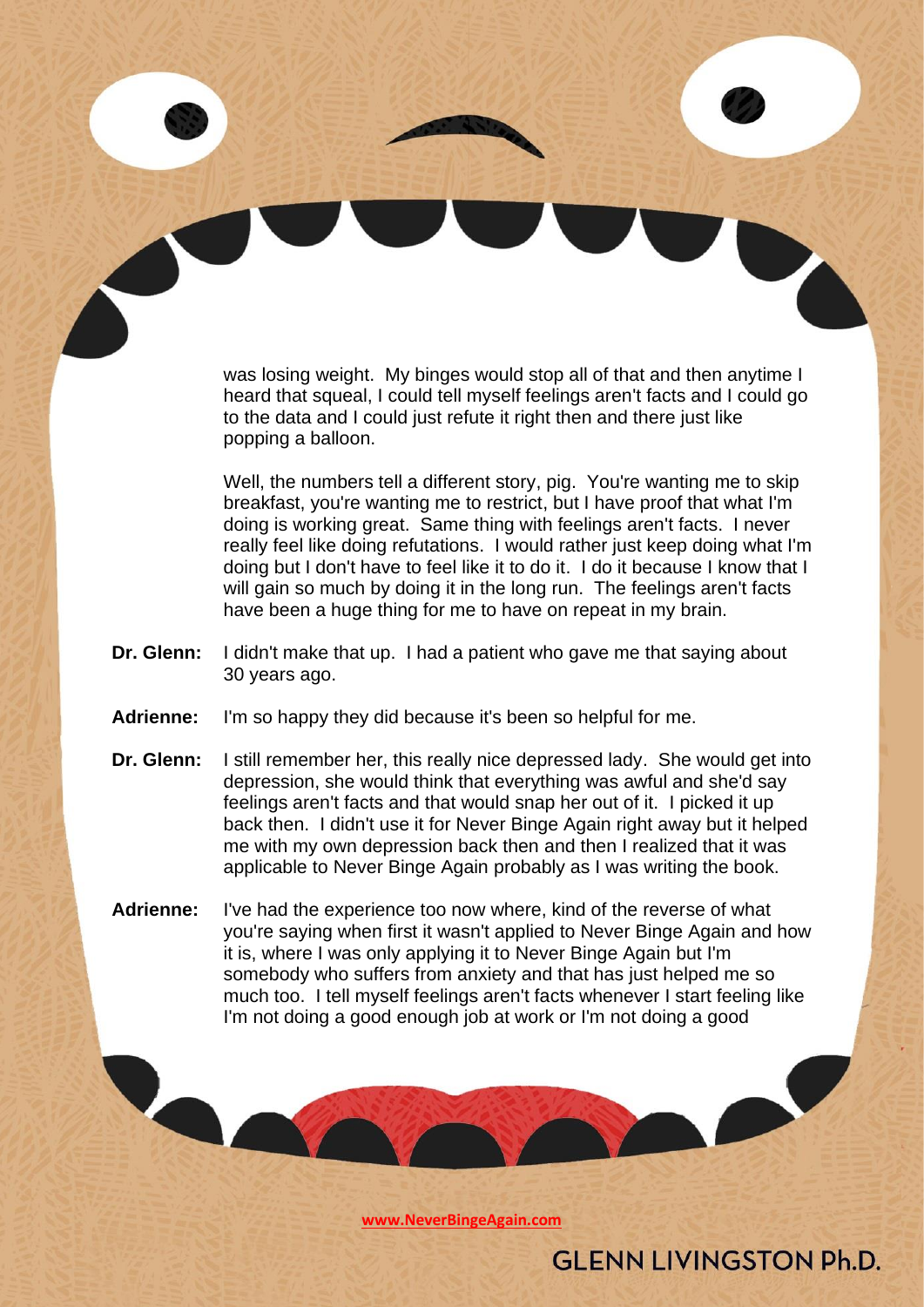enough job with my exercise this week or my average calorie deficit isn't quite what I wanted it to be even if I didn't break a rule and I have to sit down and tell myself feelings aren't facts. Look at the numbers. Look at the original goal you set for yourself. Are you really falling short? No, you're not. You're doing great.

- **Dr. Glenn:** That's great.
- **Adrienne:** That's been so helpful.
- **Dr. Glenn:** Adrienne, we have another couple of minutes. Are there any questions you wanted to ask me or anything else you want to tell people who might be hesitant about embracing this?

#### **Adrienne:** Could I ask you a question about maintaining instead of losing?

- **Dr. Glenn:** Yeah.
- **Adrienne:** I guess it's not a specific question. I'm two pounds away from switching, from losing weight to maintaining. I'm not nervous about it. My pig is very excited that we're about to have this transition ,and I was just wondering if you had any thoughts on that?
- **Dr. Glenn:** I do. You want to make it more like turning on a rheostat and flipping a light switch. Let's say you've been losing a pound a week. I wouldn't mind if you switch that to a half a pound a week for the next pound and then to a quarter pound a week for the last pound.

**Adrienne:** Okay.

**[www.NeverBingeAgain.com](http://www.neverbingeagain.com/)**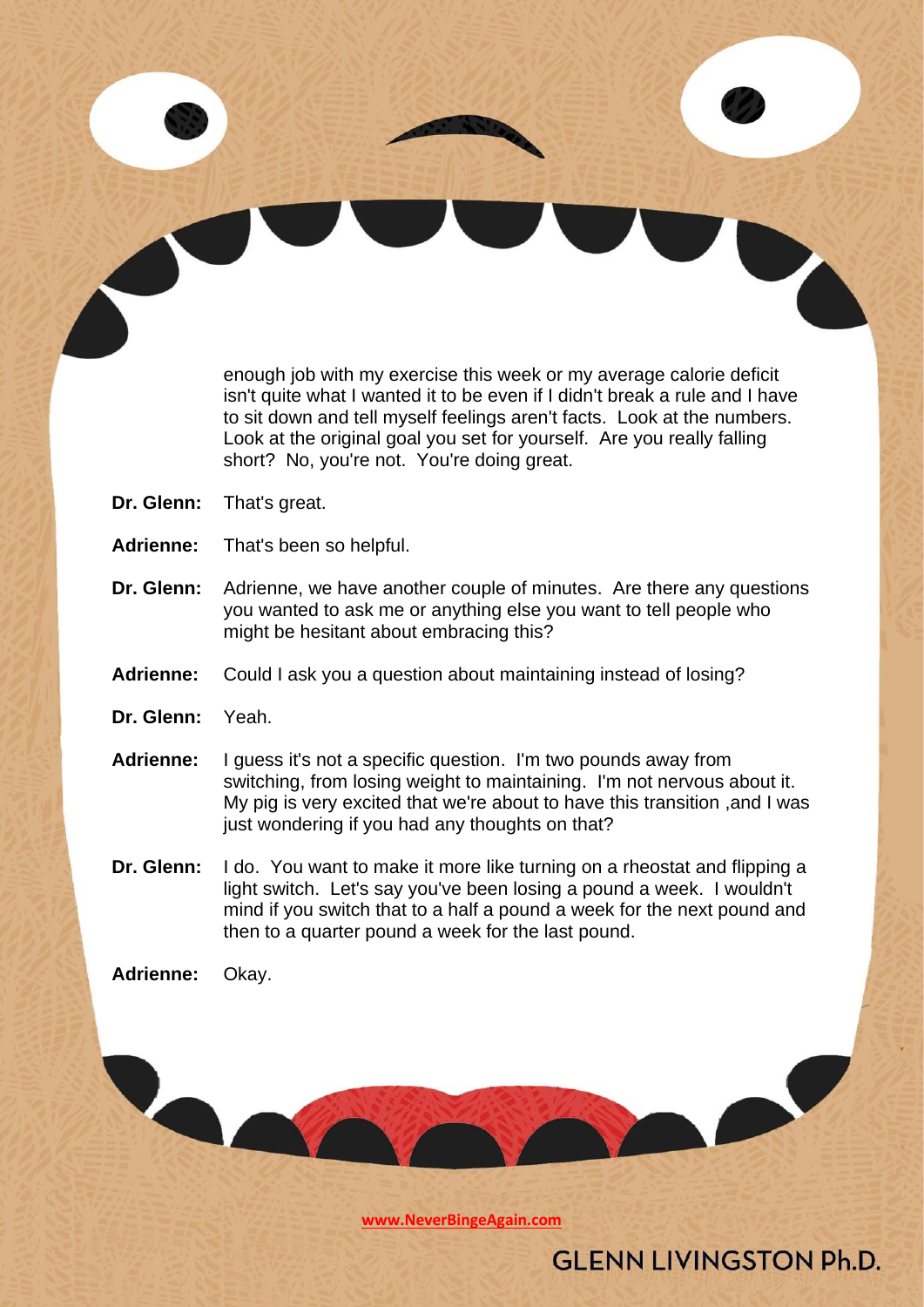- **Dr. Glenn:** It's less of an event. The pig gets excited with anything that resembles a switch from feast to famine. You want to make it as unnoticeable as possible.
- **Adrienne:** All right. That sounds like a really good solid idea. And then kind of what I was thinking, I heard you saying that you don't really want people to crash into their goal weight. You don't want it to be a big event and that makes a ton of sense to me. I never would have been receptive to losing weight more slowly on purpose as I'm so close to my goal. I never would have been receptive to that before but I can see now that that's probably the smartest way to go about it.
- **Dr. Glenn:** Maybe there are some non-food rewards you can associate with losing those quarter pounds. The pig is going to want to focus on the food rewards of getting to your goal weight, but you want to focus more on non-food rewards. I just interviewed a woman who bought herself a whole bunch of dresses that were slightly too small for her and wrote the numbers on the boxes, I can wear this when I'm 195, I can wear this when I'm 185, rather than the pig focusing on, oh my god, we can eat this when we're 185. It was more like, no, we can wear this when we're 185 and it shifted her libido, the pursuit of pleasure from food to clothes in a very constructive and controlled way. It doesn't have to be clothing. It could be an activity. It could be some kind of trip you want to take but shift the pleasure seeking away from food and towards some other valuable things in your life.
- **Adrienne:** All right. I love that. I'll do that. I'll put some thought into it.
- **Dr. Glenn:** Thank you so much, dear. It's lovely to have you.
- **Adrienne:** Thank you.

**[www.NeverBingeAgain.com](http://www.neverbingeagain.com/)**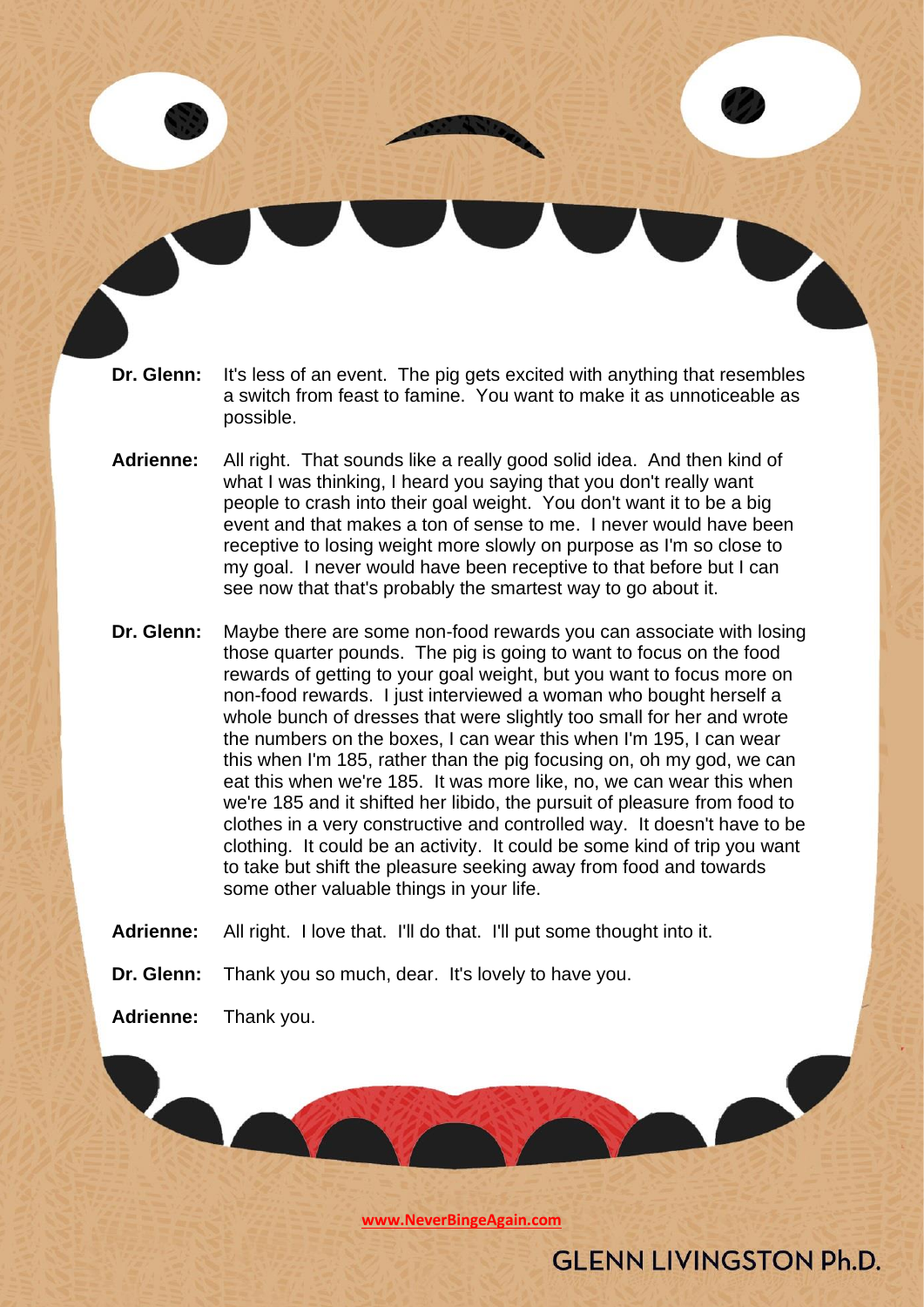- **Dr. Glenn:** I look forward to seeing you in the Q and As.
- **Adrienne:** All right. I just want to tell you that you've changed my life and I could not be more thankful for that. You gave me my life back, so thank you.
- **Dr. Glenn:** Adrienne, you're such a sweetheart and I want you to know you've changed mine, too. I want you to know that, too.
- **Adrienne:** Thank you.
- **Dr. Glenn:** Okay, dear. Just keep going.
- **Adrienne:** Have a good one. Okay, I will.

- **Dr. Glenn:** Hugs. I'll talk to you soon.
- **Adrienne:** You, too. Okay, bye.
- **Dr. Glenn:** Thanks for your time and attention. If you like to find out more about how to fix your food problem fast using our new coaching format that includes daily email accountability, a 45-day mastery challenge and live support groups four times per week, all completely optional of course, you don't have to come four times a week, they're just there if you need it, please visit FixYourFoodProblem.com. If you'd like to walk yourself through the coaching process and do it yourself, please visit NeverBingeAgainWorkbook.com. NeverBingeAgainWorkbook.com. For live coaching, daily email accountability, four times a week group support and a 45-day mastery challenge, please visit FixYourFoodProblem.com, or to do it yourself, please visit

**[www.NeverBingeAgain.com](http://www.neverbingeagain.com/)**